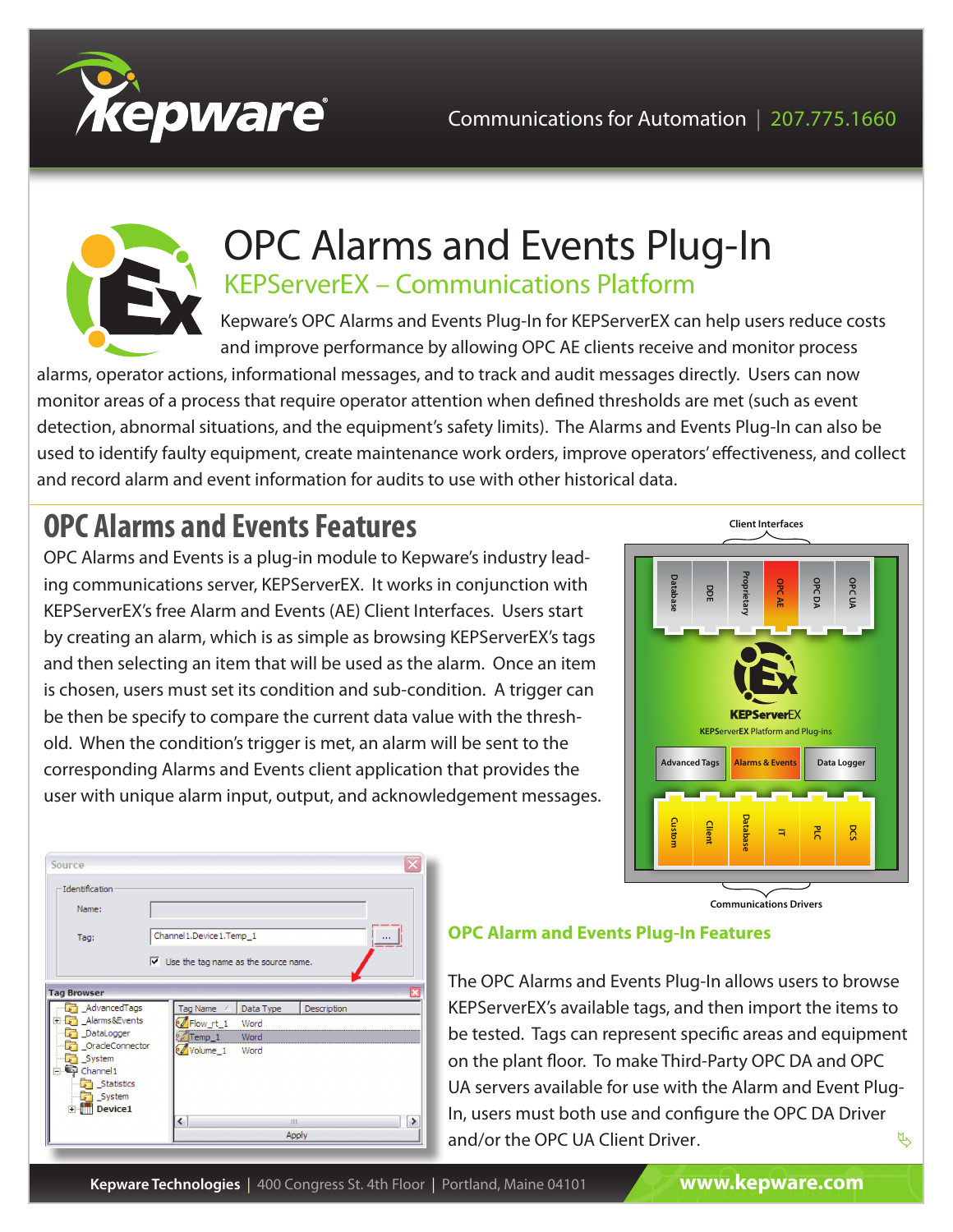

### Communications for Automation | 207.775.1660

#### **Full OPC AE Client Severity Support**

The severity value (which is commonly called the "Priority" in relation to process alarms) is an indication of the sub-condition's urgency. The valid range is 1 to 1000, with 1 being the lowest severity and 1000 being the highest. Typically, a severity of 1 indicates an informational event, whereas a value of 1000 indicates a disastrous event.

#### **Extensive Alarm Condition Support**

KEPServerEX supports nine OPC AE standard conditions, thus providing users flexibility when calculating and prioritizing the Alarms and Events conditions. Each condition has a unique name and a unique set of sub-conditions. For more information, refer to the list below.

|                                            | General          |                                       |                                 |        |  |  |
|--------------------------------------------|------------------|---------------------------------------|---------------------------------|--------|--|--|
|                                            | Description:     |                                       |                                 |        |  |  |
|                                            | Severity:        | 1000                                  |                                 | $\div$ |  |  |
|                                            |                  | $\nabla$ Enable                       |                                 |        |  |  |
|                                            | Auto-Acknowledge |                                       |                                 |        |  |  |
|                                            |                  |                                       |                                 |        |  |  |
| Area1                                      |                  |                                       | Condition                       |        |  |  |
| <b>B</b> Sources<br>Channel1_Device1_alarm |                  |                                       | S DEV_HIGH                      |        |  |  |
|                                            |                  |                                       | DEV_LOW<br>≤                    |        |  |  |
|                                            |                  |                                       | $\leq$ HIGH<br>$\leq$ HIGH HIGH |        |  |  |
|                                            |                  |                                       | ≤LOW                            |        |  |  |
|                                            |                  |                                       | ≤ LOW_LOW                       |        |  |  |
|                                            |                  |                                       | MULTI_LEVEL                     |        |  |  |
| $\blacksquare$                             | H.               | Devices $\lambda$ AE Server $\lambda$ | ≤ ROC_HIGH<br>≤ ROC_LOW         |        |  |  |

#### **• MULTI\_LEVEL**

MULTI\_LEVEL conditions support multiple sub-conditions, which include HI\_HI, LO\_LO, HI, and LO. This condition should be used if the source has multiple states of interest (and if users want to know when the condition transitions between states). For example, this condition should be used if utilizing a temperature tag with multiple temperatures of interest is being used.

The sub-conditions' priorities are as follows from highest to lowest: HI\_HI, LO\_LO, HI, and LO. The priority is not configurable, and controls the active state of the condition if multiple sub-conditions are true. For example, if both HI\_HI and HI are true, the condition will be in the HI\_HI state because it has a higher priority.

#### **• HI\_HI, HI, LO, LO\_LO**

These single level conditions contain a sub-condition that matches the condition name. They should be used if there is a single state of interest for the source. For example, this condition should be used if utilizing a temperature tag with a single temperature of interest. Because the conditions are the same functionally, user should select one with a name that makes the most sense for the application.

#### **ROC\_HI, ROC\_LO**

Rate of Change (ROC) conditions have a single sub-conditon that matches the condition name. They are used to compare the source data to a static or dynamic ROC. For example, this condition should be used if utilizing a source tag that represents production output, and when users want to trigger the condition if the output falls below 100 units a minute. Because the conditions are the same functionally, users should select one with a name that makes the most sense for the application.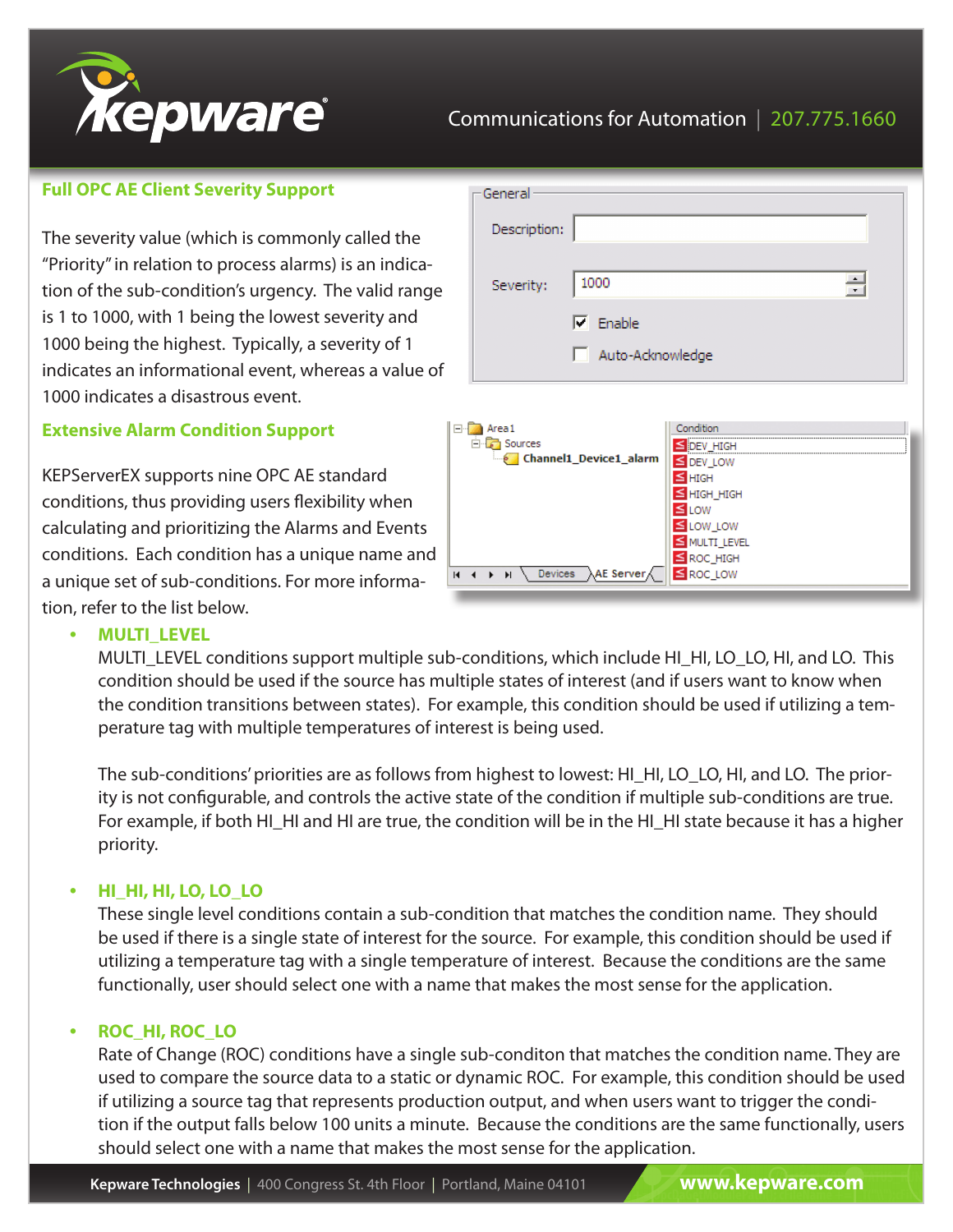

#### **DEV\_HI, DEV\_LO**

Deviation conditions have a single sub-condition that matches the condition name. They are used to monitor the deviation of the source, and to trigger the condition if the source exceeds the limits set by the deviation. For example, this condition should be used if utilizing a source that monitors power consumption, and when users want to trigger the condition if the power consumption is outside of 100W ±20%. Because the conditions are the same functionally, users should select one with a name that makes the most sense for the application.

#### **Event Log Data Support**

Event Log Data (Events) is a standard KEPServerEX feature that is exposed to OPC AE Client applications. The Event server works in both Runtime Mode and Service Mode, and supports three event categories: Information, Warning, and Error. The Alarm and Event Condition Plug-in expands this interface to include Alarm and Event Conditions.

#### **OPC AE Client Filtering**

Users can filter by area, source, event type (simple and conditional), severity, and category.

#### **Enabling/Disabling Sources and Conditions**

Users have the ability to enable and disable communication areas, sources, and conditions through the Alarms and Events Plug-In user interface.

#### **Defining Alarm Inputs, Outputs, and Acknowledgements**

Uses can create unique alarm input, output, and acknowledgement messages in addition alarm to acknowledgment rules for Alarms.

#### **Defining Alarems and Events Plug-In Terms**

1. An alarm is an abnormal condition. As such, it is a special case of a condition.

2. A condition is a named state of the Event Server. If it is also an OPC Data Access Server, a condition may be a contained Item that is of interest to its Client. An alarm is merely a special case of a condition that is considered abnormal and requires special attention.

3. An event is a detectable occurrence that is significant to the Event Server, the device it represents, and its OPC Clients. An event may or may not be associated with a condition (such as set point changes, informational messages, logins, and operator requests).

4. An area is a grouping of plant equipment that has been configured by the user according to areas of operator responsibility.